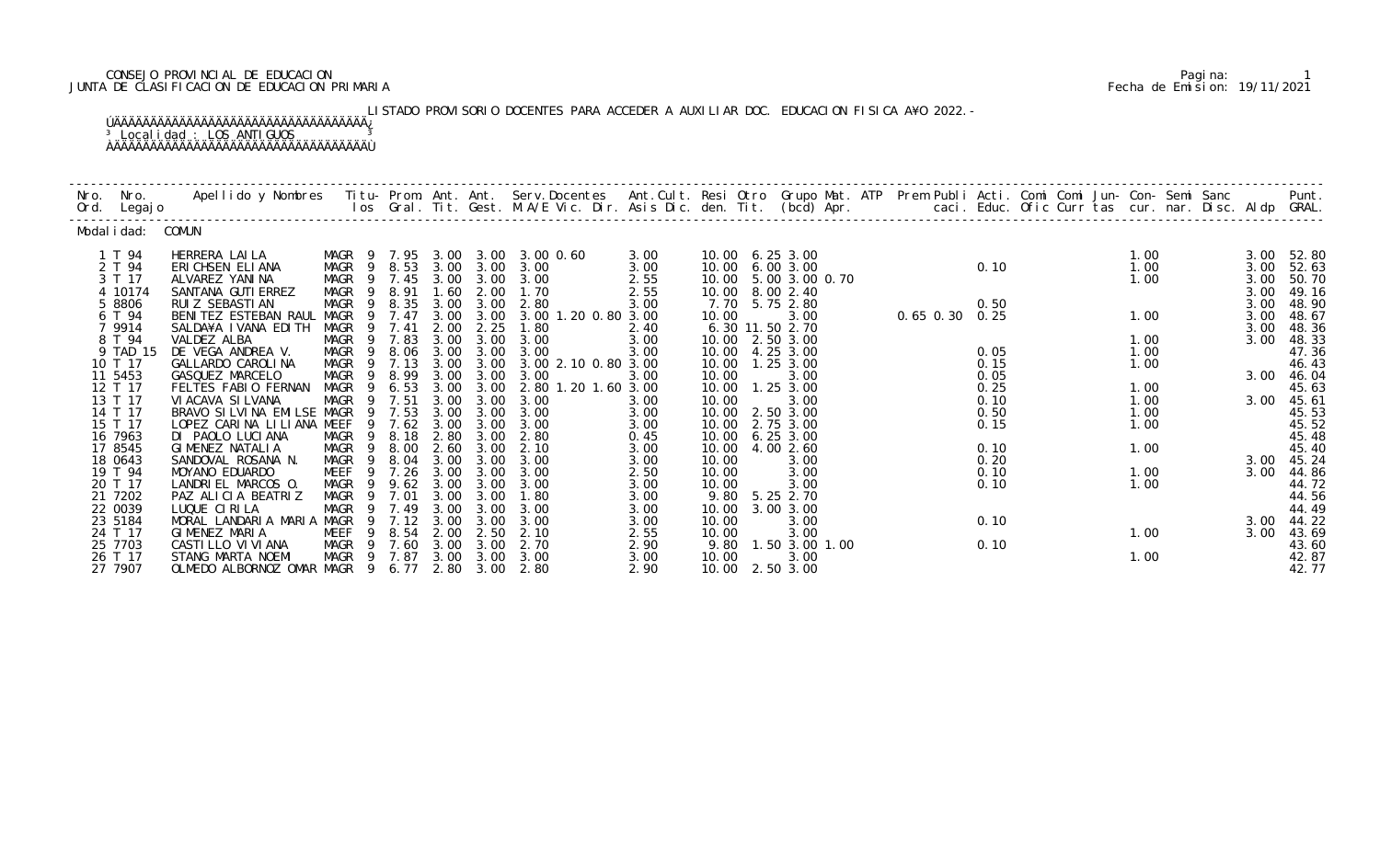# CONSEJO PROVINCIAL DE EDUCACION Pagina: 2 JUNTA DE CLASIFICACION DE EDUCACION PRIMARIA Fecha de Emision: 19/11/2021

# LISTADO PROVISORIO DOCENTES PARA ACCEDER A AUXILIAR DOC. EDUCACION FISICA A¥O 2022.-

## ÚÄÄÄÄÄÄÄÄÄÄÄÄÄÄÄÄÄÄÄÄÄÄÄÄÄÄÄÄÄÄÄÄÄÄÄ¿ <sup>3</sup> Localidad : LOS ANTIGUOS <sup>3</sup> ÀÄÄÄÄÄÄÄÄÄÄÄÄÄÄÄÄÄÄÄÄÄÄÄÄÄÄÄÄÄÄÄÄÄÄÄÙ

| Nro. | Nro. In the New York of the New York of the United States and the United States of the New York of the New Yor<br>Ord. Legajo | Apellido y Nombres Titu- Prom. Ant. Ant. Serv.Docentes Ant.Cult. Resi Otro Grupo Mat. ATP Prem Publi Acti. Comi Comi Jun- Con- Semi Sanc Punt.<br>Ios Gral. Tit. Gest. M.A/E Vic. Dir. Asis Dic. den. Tit. (bcd) Apr. |                            |            |           |           |                   |                     |                         |           |                     |  |  |      |      |      |  |      |            |
|------|-------------------------------------------------------------------------------------------------------------------------------|-----------------------------------------------------------------------------------------------------------------------------------------------------------------------------------------------------------------------|----------------------------|------------|-----------|-----------|-------------------|---------------------|-------------------------|-----------|---------------------|--|--|------|------|------|--|------|------------|
|      | 28 9586                                                                                                                       | LOPEZ CLAUDIO JAVIER MAGR 9 8.02 2.00 2.50 2.10                                                                                                                                                                       |                            |            |           |           |                   | $1.25$<br>0.40 3.00 | 10.00  1.00  3.00  0.60 |           |                     |  |  |      |      |      |  |      | 3.00 42.47 |
|      | 29 T 17                                                                                                                       | BATTI STI ALBERTO                                                                                                                                                                                                     | MAGR 9 7.00 3.00 3.00 3.00 |            |           |           |                   |                     | 10.00                   |           |                     |  |  |      |      |      |  |      | 42.40      |
|      | 30 T 94                                                                                                                       | FIGUEROA SONIA                                                                                                                                                                                                        | MAGR 9 6.94 3.00 3.00 3.00 |            |           |           |                   | 3.00                | 10.00                   |           |                     |  |  |      |      |      |  |      | 42.09      |
|      | 31 T 17                                                                                                                       | MORAL LANDARIA                                                                                                                                                                                                        | MAGR 9 6.72 3.00 3.00 3.00 |            |           |           |                   | 3.00                | 10.00                   |           |                     |  |  |      |      |      |  |      | 41.72      |
|      | 32 5463                                                                                                                       | PELOZO MAGNO                                                                                                                                                                                                          | MAGR 9 7.47 3.00 3.00 3.00 |            |           |           |                   | 3.00                | 10.00                   |           |                     |  |  |      |      |      |  |      | 41.57      |
|      | 33 10054                                                                                                                      | MONTALVO PAOLA                                                                                                                                                                                                        | MAGR 9                     | 6.37       | 3.00      | 2.00      | 2.60              | 2.65                | 10.00                   |           |                     |  |  |      |      |      |  |      | 41.52      |
|      | 34 7742                                                                                                                       | NAVARTA JOSE LUIS                                                                                                                                                                                                     | MAGR 9 7.89                |            | 2.80      | 3.00      | 2.80              | 1.50                | 10.00  1.00  3.00       |           |                     |  |  |      |      |      |  |      | 41.09      |
|      | 35 T 17                                                                                                                       | NEIRA ZULMA ANDREA                                                                                                                                                                                                    | MEEF <sub>9</sub>          | 6.68       |           | 3.00 3.00 | 2.00              | 2.95                | 10.00                   |           | 3.00                |  |  |      |      |      |  |      | 40.78      |
|      | 36 9204                                                                                                                       | HORMACHEA ARIEL                                                                                                                                                                                                       | MAGR<br>- 9                | 8.80       | 2.20      | 2.75      | 2.20              | 2.30                | 10.00                   |           |                     |  |  |      |      |      |  |      | 40.35      |
|      | 37 9893                                                                                                                       | ALVAREZ ESTEFANIA                                                                                                                                                                                                     | MAGR 9                     | 7.74       | 2.20      | 2.25      | 1.80              | 2.85                |                         |           | 6.30 3.50 2.10 0.60 |  |  |      |      |      |  | 2.00 | 40.34      |
|      | 38 8517                                                                                                                       | ARREYGADA LUCI ANA                                                                                                                                                                                                    | MAGR 9 7.55                |            | 2.40      |           | $3.00 \quad 2.60$ | 1.15                | 10.00  1.00  3.00       |           |                     |  |  |      |      |      |  |      | 39.70      |
|      | 39 8420                                                                                                                       | VI LLEGAS PEDRO                                                                                                                                                                                                       | MAGR 9 8.18                |            |           | 2.60 3.00 | 2.30              | 1.65                | 10.00                   |           | 2.70                |  |  |      |      |      |  |      | 39.43      |
|      | 40 T 94                                                                                                                       | THEFS NATALIA                                                                                                                                                                                                         | MEEF                       | 9 8.29     | 2.00      | 2.50      | 2.00              | 1.60                | 7.00                    |           | 2.70                |  |  | 0.10 | 1.00 |      |  | 3.00 | 39.19      |
|      | 41 9648                                                                                                                       | SALTO PAOLA ANDREA                                                                                                                                                                                                    | MAGR 9                     | 8.17       | 3.00      | 2.50      | 1.80              | 1.95                | 7.00                    |           | 2.70                |  |  |      |      |      |  | 3.00 | 39.12      |
|      | 42 11089                                                                                                                      | LUQUE ALEJANDRA                                                                                                                                                                                                       | MAGR                       | 9 8.35     | 1.40      | 1.50      | 1.30              | 3.00                |                         |           | 4.20 5.50 1.80      |  |  |      |      |      |  | 3.00 | 39.05      |
|      | 43 10173                                                                                                                      | SANTANA GUTI ERREZ                                                                                                                                                                                                    | MAGR<br>$\overline{9}$     | 8.27       | 1.60      | 2.00      | 1.70              | 0.70                | 10.00                   |           | 2.40                |  |  |      |      |      |  | 3.00 | 38.67      |
|      | 44 7177                                                                                                                       | CAMPOS HECTOR RUBEN                                                                                                                                                                                                   | MEEF                       | 7.27<br>-9 | 3.00      | 3.00      | 1.60              | 2.20                | 10.00                   |           | 2.40                |  |  | 0.15 |      |      |  |      | 38.62      |
|      | 45 8751                                                                                                                       | GALVAN HECTOR                                                                                                                                                                                                         | MAGR 9                     | 6.43       | 2.80      | 3.00      | 2.40              | 3.00                | 8.40                    |           | 3.00                |  |  |      |      |      |  |      | 38.03      |
|      | 46 8790                                                                                                                       | TREVES GRACI ELA                                                                                                                                                                                                      | MAGR 9 7.39                |            | 3.00      | 3.00      | 2.40              | 1.85                | 7.70                    |           | 3.00                |  |  |      |      |      |  |      | 37.34      |
|      | 47 10988                                                                                                                      | MYBURG TERRAGNO                                                                                                                                                                                                       | MEEF 9                     |            | 8.14 1.20 | 1.50      | 1.00              | 0.90                | 10.00                   |           | 1.50                |  |  |      |      |      |  | 3.00 | 36.24      |
|      | 48 8857                                                                                                                       | LENARDON EXEQUI EL                                                                                                                                                                                                    | MEEF<br>- 9                | 8.44       | 3.00      | 3.00      | 1.00              | 2.20                | 7.00                    |           | 1.50                |  |  | 0.80 |      |      |  |      | 35.94      |
|      | 49 6255                                                                                                                       | <b>GALLARDO ESTER</b>                                                                                                                                                                                                 | MAGR<br>- 9                | 7.83       | 3.00      | 3.00      |                   | 3.00                |                         | 7.00 3.00 |                     |  |  |      |      |      |  |      | 35.83      |
|      | 50 10840                                                                                                                      | PERDI GUERO FI GUEROA                                                                                                                                                                                                 | MEEF                       | 9 8.24     | 1.40      | 1.75      | 1.40              | 2.15                | 9.80                    |           | 1.90                |  |  |      |      |      |  |      | 35.64      |
|      | 51 11824                                                                                                                      | SOTO VERA YOSELIN                                                                                                                                                                                                     | MEEF                       | 9 7.65     | 1.20      | 1.00      | 0.80              | 0.15                | 10.00                   |           | 1.20                |  |  |      |      |      |  | 3.00 | 34.00      |
|      | 52 12037                                                                                                                      | RIVADENEIRA SILVANA                                                                                                                                                                                                   | MEEF                       | 7.65<br>9  | 0.60      | 0.75      | 0.10              | 1.45                | 10.00                   | 1.00      |                     |  |  |      |      |      |  |      | 30.55      |
|      | 53 12307                                                                                                                      | NU¥EZ JEREMIAS                                                                                                                                                                                                        | MEEF 9 7.55                |            |           |           | 0.40 0.50 0.40    | 1.65                | 10.00                   |           | 0.60                |  |  |      |      |      |  |      | 30.10      |
|      | 54 10584                                                                                                                      | PORTI LLO JOHANNA                                                                                                                                                                                                     | MAGR 9 8.16                |            | 1.40      | 1.50      | 0.50              |                     |                         |           | 4.90 4.00 0.30      |  |  |      |      |      |  |      | 29.76      |
|      | 55 T 94                                                                                                                       | MOREL MONICA INES                                                                                                                                                                                                     | MAGR 9 8.35 3.00 0.50 2.80 |            |           |           |                   |                     | 2.10                    |           | 3.00                |  |  |      |      | 1.00 |  |      | 29.75      |
|      | 56 11821                                                                                                                      | VI LLAFANEZ JAVI ER                                                                                                                                                                                                   | MEEF 9 7.62 2.00           |            |           | 1. 25     | 0.50              | 2.65                | 2.80                    |           | 0.60                |  |  | 0.25 |      |      |  |      | 3.00 29.67 |